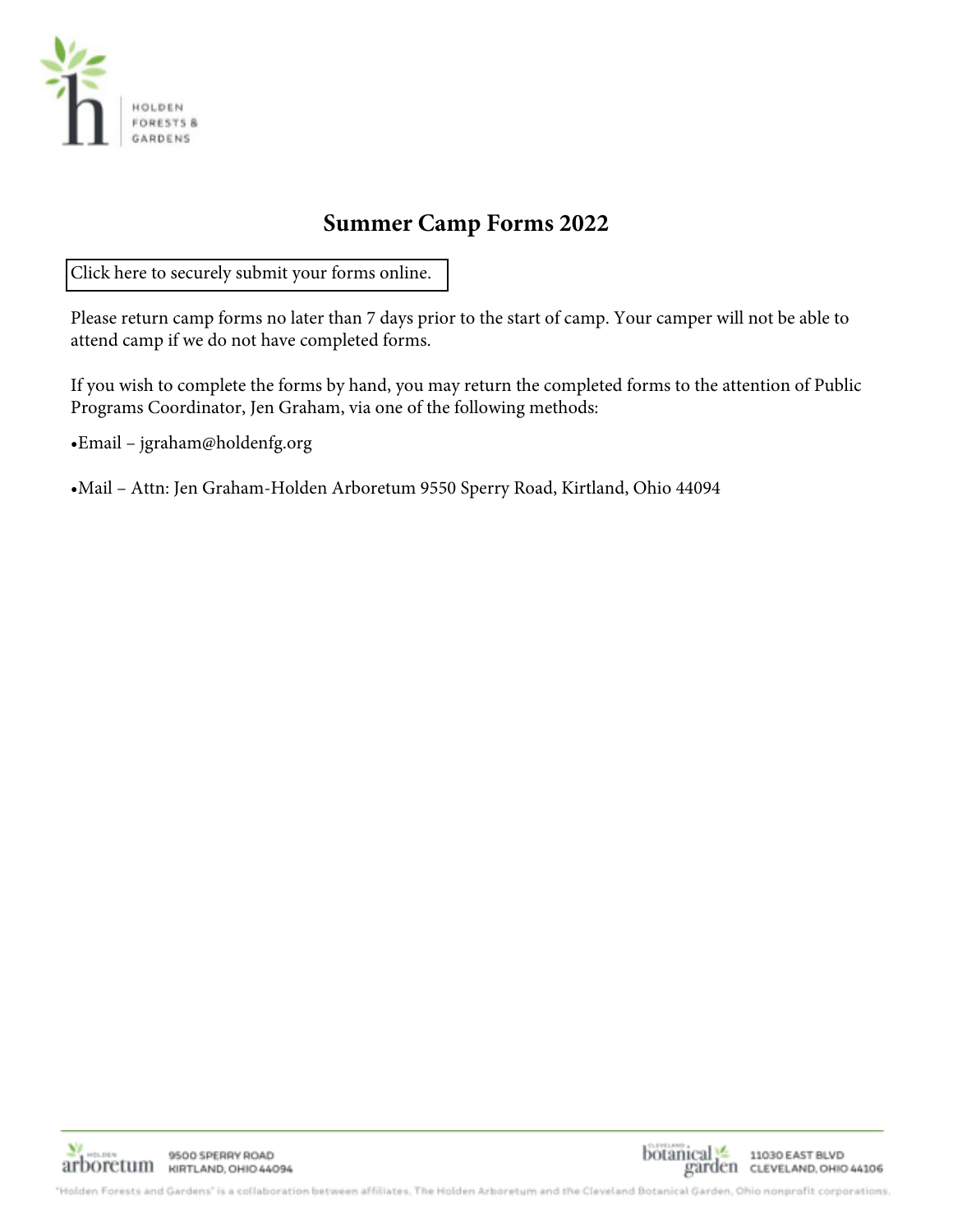

Name of Camper: \_\_\_\_\_\_\_\_\_\_\_\_\_\_\_\_\_\_\_\_\_\_\_\_\_\_\_\_\_\_\_\_\_\_\_\_\_\_

## **Holden Forests & Gardens Summer Camp Contact Information**

| Camper Information: Please complete 1 set of forms per camper.                                                      |                                                                                                                                                                                                                                                                  |
|---------------------------------------------------------------------------------------------------------------------|------------------------------------------------------------------------------------------------------------------------------------------------------------------------------------------------------------------------------------------------------------------|
|                                                                                                                     |                                                                                                                                                                                                                                                                  |
|                                                                                                                     |                                                                                                                                                                                                                                                                  |
| <u> 1989 - Johann John Stoff, deutscher Stoffen und der Stoffen und der Stoffen und der Stoffen und der Stoffen</u> |                                                                                                                                                                                                                                                                  |
| Birth date: _______________________                                                                                 |                                                                                                                                                                                                                                                                  |
| Entering grade: ____________                                                                                        |                                                                                                                                                                                                                                                                  |
| <b>Contact Information:</b>                                                                                         |                                                                                                                                                                                                                                                                  |
| List phone numbers where emergency contacts can be reached during camp hours.                                       |                                                                                                                                                                                                                                                                  |
|                                                                                                                     |                                                                                                                                                                                                                                                                  |
|                                                                                                                     |                                                                                                                                                                                                                                                                  |
|                                                                                                                     |                                                                                                                                                                                                                                                                  |
|                                                                                                                     |                                                                                                                                                                                                                                                                  |
|                                                                                                                     |                                                                                                                                                                                                                                                                  |
|                                                                                                                     |                                                                                                                                                                                                                                                                  |
|                                                                                                                     |                                                                                                                                                                                                                                                                  |
|                                                                                                                     |                                                                                                                                                                                                                                                                  |
|                                                                                                                     | Authorized Pick-up: Photo ID is required from all persons authorized for pickup. Please list all persons, including yourself,<br>authorized to pick up your child. Please contact us in advance if anyone other than those listed will be picking up your child. |
|                                                                                                                     |                                                                                                                                                                                                                                                                  |
|                                                                                                                     |                                                                                                                                                                                                                                                                  |





"Holden Forests and Gardens" is a collaboration between affiliates, The Holden Arboretum and the Cleveland Botanical Garden, Ohio nonprofit corporations,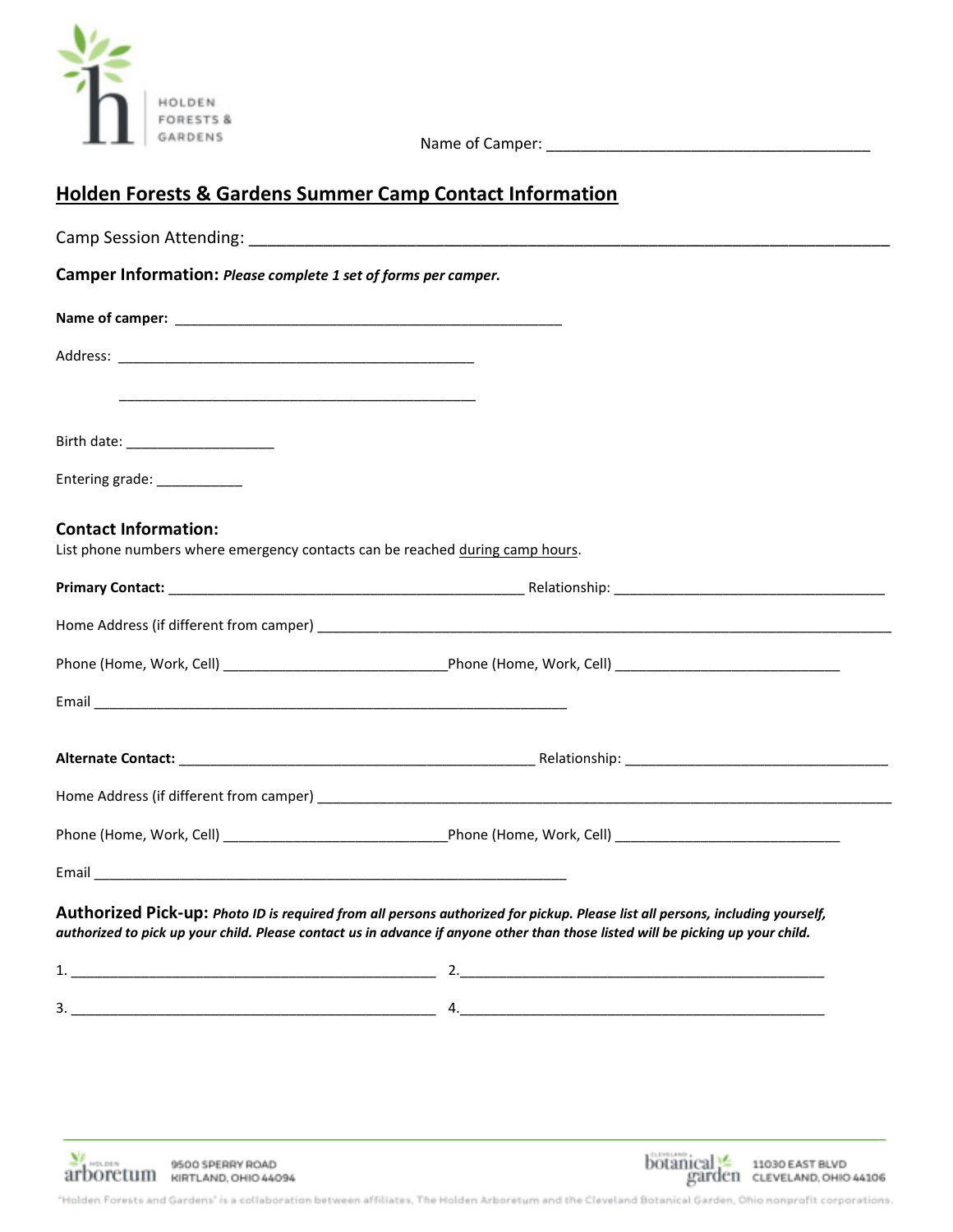

Name of Camper: \_\_\_\_\_\_\_\_\_\_\_\_\_\_\_\_\_\_\_\_\_\_\_\_\_\_\_\_\_\_\_\_\_\_\_\_\_\_

## **Holden Forests & Gardens Summer Camp Medical Inquiry**

**Medical Conditions –** check all that apply

Allergies Epi Pen Blood Disorders Asthma Rescue inhaler Seizure disorder Diabetes Dietary needs/restrictions Other – please describe below

Please provide explanation, special accommodations, and/or instructions for each checked box:

\_\_\_\_\_\_\_\_\_\_\_\_\_\_\_\_\_\_\_\_\_\_\_\_\_\_\_\_\_\_\_\_\_\_\_\_\_\_\_\_\_\_\_\_\_\_\_\_\_\_\_\_\_\_\_\_\_\_\_\_\_\_\_\_\_\_\_\_\_\_\_\_\_\_\_\_\_ \_\_\_\_\_\_\_\_\_\_\_\_\_\_\_\_\_\_\_\_\_\_\_\_\_\_\_\_\_\_\_\_\_\_\_\_\_\_\_\_\_\_\_\_\_\_\_\_\_\_\_\_\_\_\_\_\_\_\_\_\_\_\_\_\_\_\_\_\_\_\_\_\_\_\_\_\_ \_\_\_\_\_\_\_\_\_\_\_\_\_\_\_\_\_\_\_\_\_\_\_\_\_\_\_\_\_\_\_\_\_\_\_\_\_\_\_\_\_\_\_\_\_\_\_\_\_\_\_\_\_\_\_\_\_\_\_\_\_\_\_\_\_\_\_\_\_\_\_\_\_\_\_\_\_ \_\_\_\_\_\_\_\_\_\_\_\_\_\_\_\_\_\_\_\_\_\_\_\_\_\_\_\_\_\_\_\_\_\_\_\_\_\_\_\_\_\_\_\_\_\_\_\_\_\_\_\_\_\_\_\_\_\_\_\_\_\_\_\_\_\_\_\_\_\_\_\_\_\_\_\_\_ \_\_\_\_\_\_\_\_\_\_\_\_\_\_\_\_\_\_\_\_\_\_\_\_\_\_\_\_\_\_\_\_\_\_\_\_\_\_\_\_\_\_\_\_\_\_\_\_\_\_\_\_\_\_\_\_\_\_\_\_\_\_\_\_\_\_\_\_\_\_\_\_\_\_\_\_\_ \_\_\_\_\_\_\_\_\_\_\_\_\_\_\_\_\_\_\_\_\_\_\_\_\_\_\_\_\_\_\_\_\_\_\_\_\_\_\_\_\_\_\_\_\_\_\_\_\_\_\_\_\_\_\_\_\_\_\_\_\_\_\_\_\_\_\_\_\_\_\_\_\_\_\_\_

## **Medications\***

- 1. Medication name: \_\_\_\_\_\_\_\_\_\_\_\_\_\_\_\_\_\_\_\_\_\_\_\_\_\_\_\_\_\_\_\_\_\_\_\_\_\_ Dosage/frequency:
- 2. Medication name: Dosage/frequency: \_\_\_\_\_\_\_\_\_\_\_\_\_\_\_\_\_\_\_\_\_\_\_\_\_\_\_\_\_\_\_\_\_\_\_\_\_
- 3. Medication name:

Dosage/frequency: \_\_\_\_\_\_\_\_\_\_\_\_\_\_\_\_\_\_\_\_\_\_\_\_\_\_\_\_\_\_\_\_\_\_\_\_\_

\*If your child requires medication during camp hours as prescribed by a physician or dentist, the medication can only be selfadministered by your child, under the supervision of camp staff with the signed written instructions from the child's parent or guardian. The written instructions must include the following: child's name, date of the instructions, the amount of dosage, and time the medication is to be administered. Please send the medication in secure container with the child's name and date clearly marked. If your child requires over the counter medication, the same rules apply. Over the counter medication must be in its original container. The camp staff will secure the medication in a safe place or in the refrigerator as required. Camp staff will not administer any medication without written instructions from the parent or guardian.

 $\Sigma^{\prime}$  holder 9500 SPERRY ROAD arboretum KIRTLAND, OHIO 44094



'Holden Forests and Gardens' is a collaboration between affiliates. The Holden Arboretum and the Cleveland Botanical Garden, Ohio nonprofit corporations,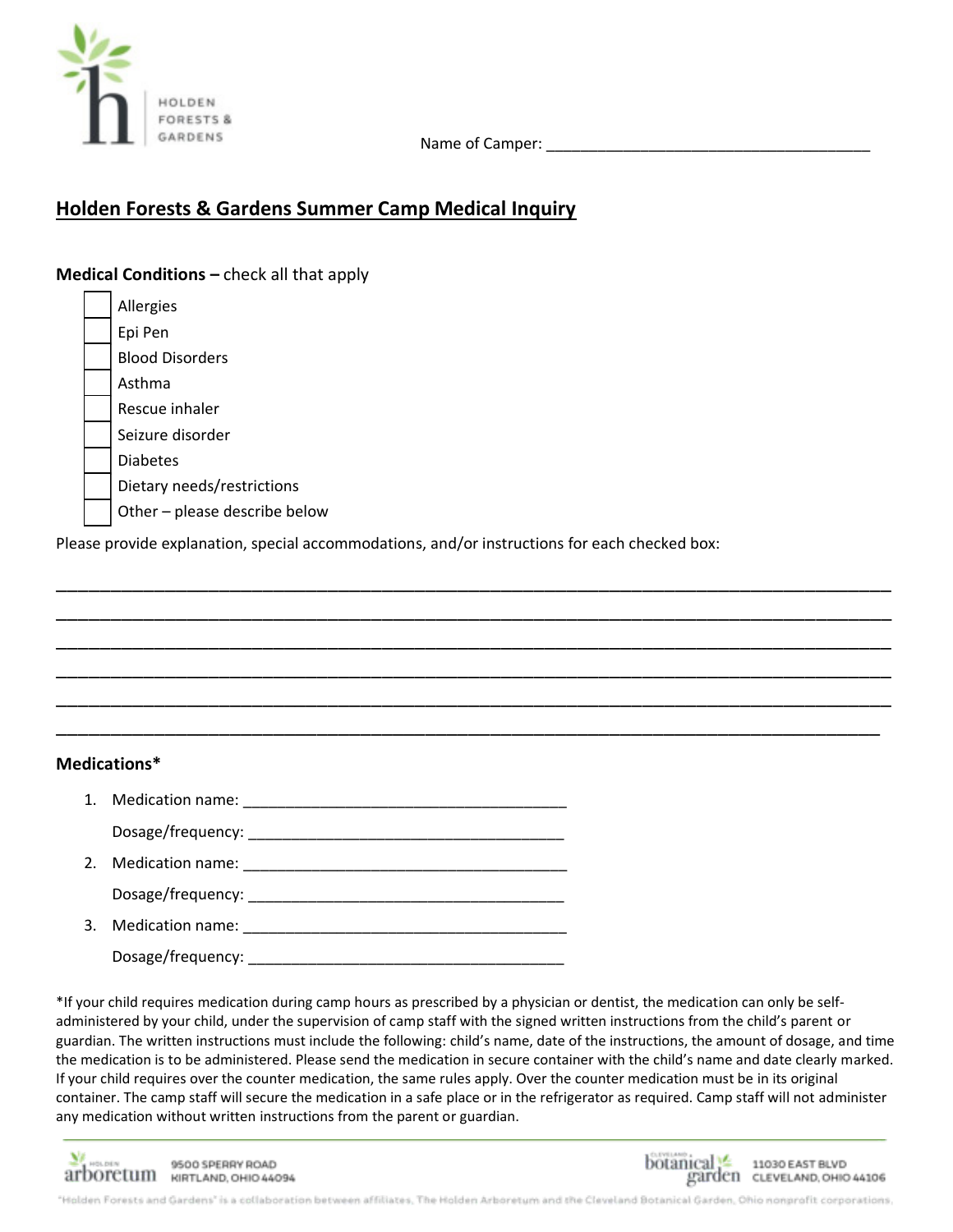| <b>HEALTH CARE INFO AND PROVIDERS</b>                  |  |
|--------------------------------------------------------|--|
|                                                        |  |
|                                                        |  |
|                                                        |  |
|                                                        |  |
|                                                        |  |
|                                                        |  |
|                                                        |  |
| Describe any prior injuries and/or physical handicaps: |  |
| <b>Explain any physical restrictions/limitations:</b>  |  |
|                                                        |  |
|                                                        |  |
|                                                        |  |
| Other comments:                                        |  |
|                                                        |  |
|                                                        |  |
|                                                        |  |
|                                                        |  |
|                                                        |  |





"Holden Forests and Gardens" is a collaboration between affiliates, The Holden Arboretum and the Cleveland Botanical Garden, Ohio nonprofit corporations,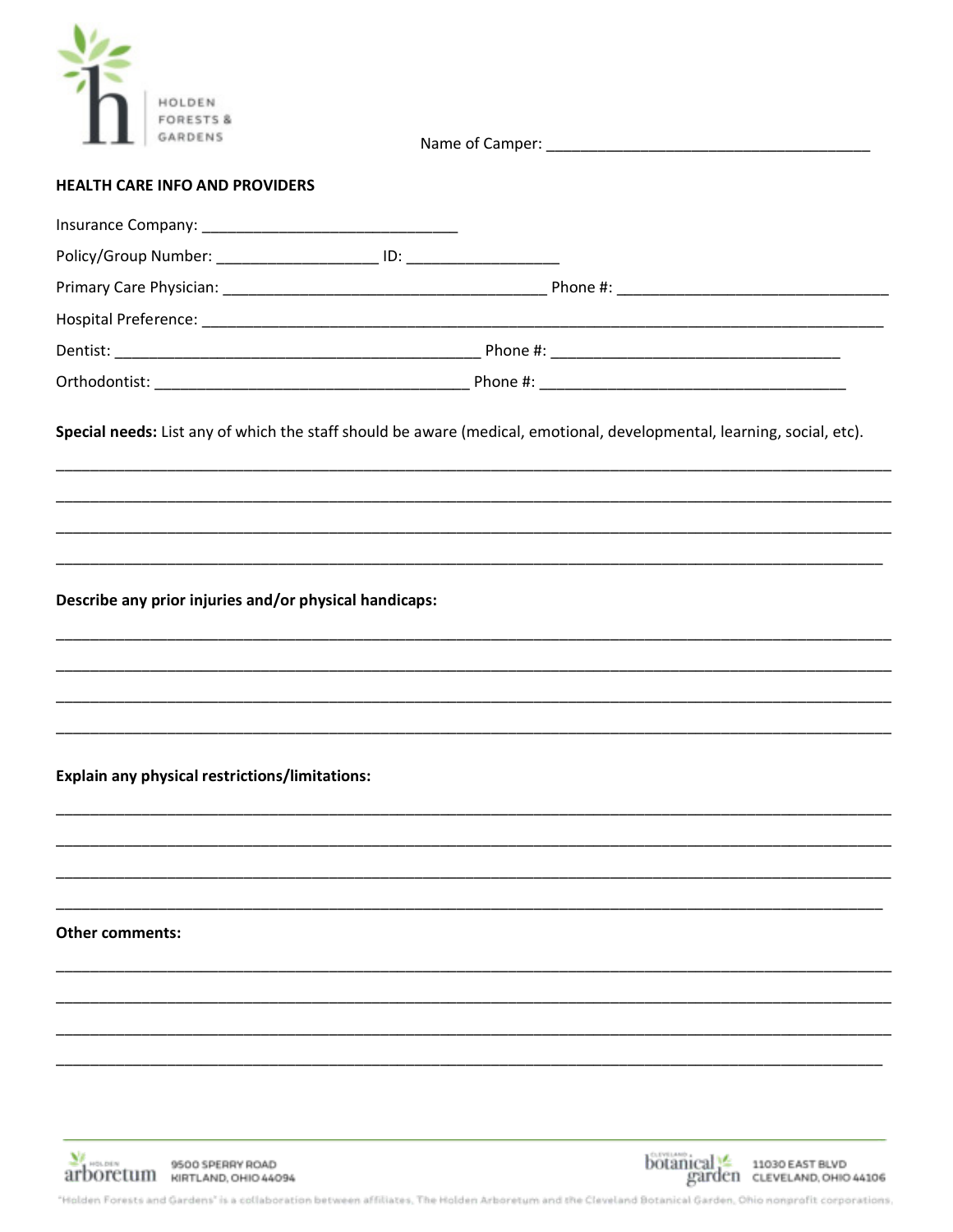

Name of Camper: **with a set of Camper**  $\sim$ 

#### MEDICAL INQUIRY SHEET

**Purpose:** To enable parents and guardians to authorize the provision of emergency treatment for children who become ill or injured while under Holden Forests & Gardens authority, when parents or guardians cannot be reached.

#### **Important – Part I or Part II must be completed for camp attendance**

#### **Part I, CONSENT GRANTED**

I, the undersigned, hereby give permission for my child to participate in all activities (unless otherwise specified) and assume all risks and hazards incidental to the program. I also hold harmless Holden Forests & Gardens, its staff, and appointed assistants. I also understand and agree to abide by any restrictions placed on my child's participation in camp activities. Parent/ Guardian Authorizations: This health history and any attached forms are correct and complete as far as I know, and the person herein described has permission to engage in all camp activities except as noted. I hereby give permission to Holden Forests & Gardens to provide and seek emergency medical treatment and administer prescribed medications by certified staff. I agree to the release of any records necessary for insurance purposes. I give permission to the staff to arrange necessary related transportation for me/ my child. In the event I cannot be reached in an emergency, I hereby give permission to the physician and dentist named above to administer treatment, including hospitalization at  $\qquad \qquad \qquad$  (named hospital) or any hospital reasonably accessible, for the camper named above. This authorization does not cover major surgery unless the medical opinions of two other licensed physicians or dentists concurring on the necessity of such surgery are obtained prior to the performance of such surgery. This completed form may be photocopied. By entering my name below, I assert that I have reviewed and agree to all the waivers and agreements in this section. Signature of Parent or Guardian: Print name:  $\Box$ **Part II, REFUSAL TO CONSENT**  I do not give my consent for emergency medical treatment of my child. In the event of illness or injury requiring emergency treatment, I wish Holden Forests & Gardens authorities to take no action or to: \_\_\_\_\_\_\_\_\_\_\_\_\_\_\_\_\_\_\_\_\_\_\_\_\_\_\_\_\_\_\_\_\_\_\_\_\_\_\_\_\_\_\_\_\_\_\_\_\_\_\_\_\_\_\_\_\_\_\_\_\_\_\_\_\_\_\_\_\_\_\_\_\_\_\_\_\_\_\_\_\_\_\_\_\_\_\_ By entering my name below, I assert that I have reviewed and agree to all the waivers and agreements in this section. **Signature of Parent or Guardian:** \_\_\_\_\_\_\_\_\_\_\_\_\_\_\_\_\_\_\_\_\_\_\_\_\_\_\_\_\_\_\_\_\_\_\_\_\_\_\_\_\_\_\_\_\_\_\_\_\_\_\_\_\_\_\_\_\_\_\_\_ Print name:  $\Box$ 





"Holden Forests and Gardens" is a collaboration between affiliates, The Holden Arboretum and the Cleveland Botanical Garden, Ohio nonprofit corporations,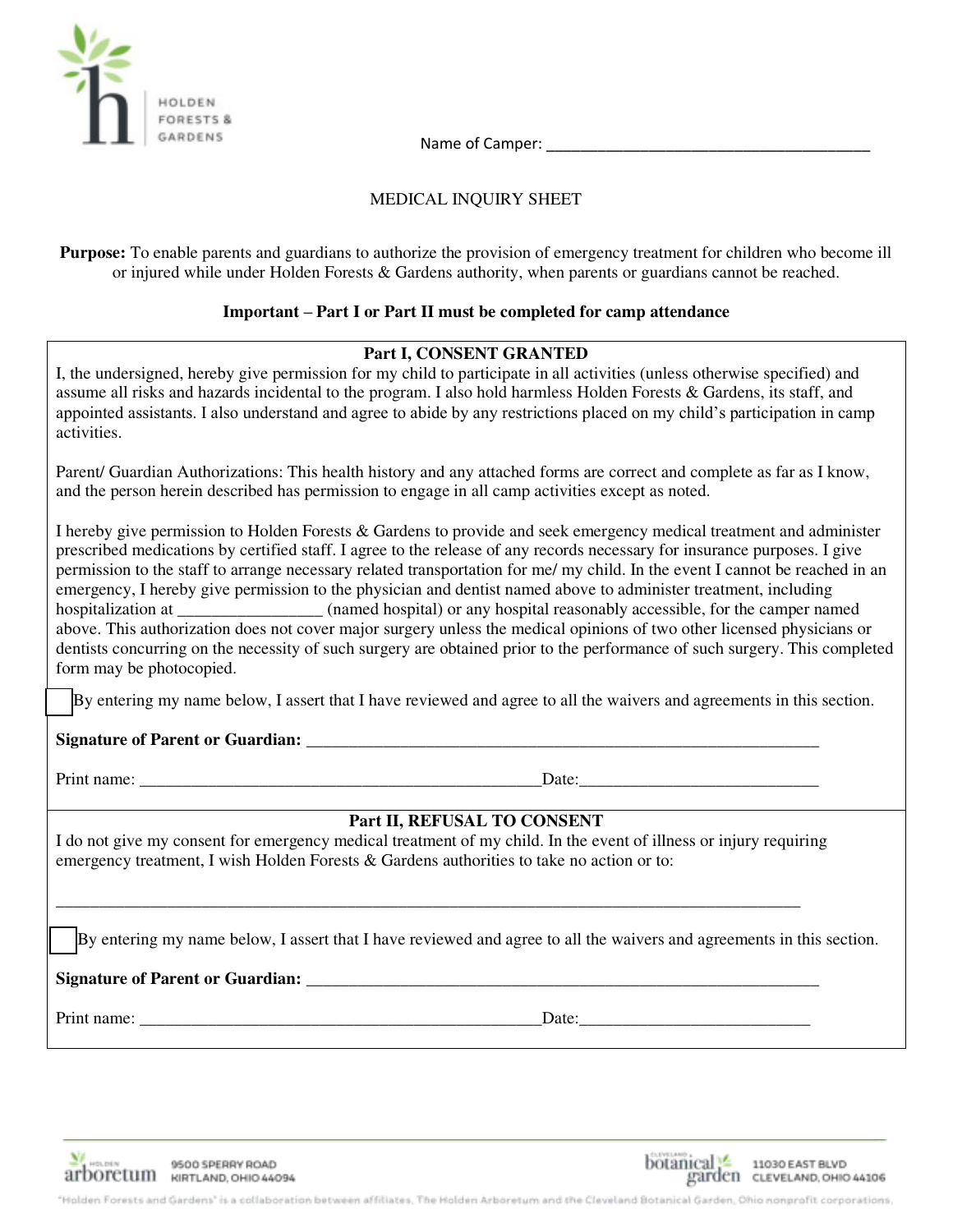Name of Camper: \_\_\_\_\_\_\_\_\_\_\_\_\_\_\_\_\_\_\_\_\_\_\_\_\_\_\_\_\_\_\_\_\_\_\_\_\_\_

## **Holden Forests & Gardens Summer Camp Waiver**

#### **PLEASE INITIAL AND DATE BELOW:**

## **Conduct Agreement**

I, on behalf of myself and my minor child, agree to follow the Summer Camp rules at Holden Forests & Gardens. I understand that a child exhibiting any behavior that may cause harm to themselves, other campers, camp staff, wildlife or property will be asked to leave the program without a refund. These behaviors include, but are not limited to, bullying, hitting, kicking, biting, sexual harassment, stealing, destruction of property and/or possessing weapons or illegal substances.

Parent/Guardian Initial \_\_\_\_\_\_\_\_\_ Date\_\_\_\_\_\_\_\_\_\_\_\_\_\_

## **Authorization to Share Records**

I understand that minimum necessary information will be shared with camp staff and personnel. I agree to the release of any records necessary for emergency treatment.

Parent/Guardian Initial and the control of the control of the control of the Date of Date Date of the Control o

### **Media Release**

I give Holden Forests & Gardens permission to use photographs of my minor child(ren) in marketing and promotional materials including, but not limited to, advertisements, brochures, membership magazine, website, social networks, annual reports and future media. I understand that Holden Forests & Gardens may use photographs of my minor children in its publications, online communications, presentations and other outlets in perpetuity. I understand that I will receive no compensation for such use, and photographs will remain property of Holden Forests & Gardens. I hereby hold Holden Forests & Gardens harmless in any and all claims connected to this release form.

Parent/Guardian Initial \_\_\_\_\_\_\_\_\_ Date\_\_\_\_\_\_\_\_\_\_\_\_\_\_

## **Red Oak Camp Visitation (Canopy Camp & Survivor Camp Only)**

As an enriching addition to our camp curriculum, we will participate in activities with our neighbors at Red Oak Camp. These activities include archery (Survivor) and tree climbing (Canopy). I grant permission for my child to hike on foot with Holden Arboretum staff to visit Red Oak Camp during camp hours. I grant permission for my child to participate in the listed activities.

Parent/Guardian Initial \_\_\_\_\_\_\_\_\_ Date\_\_\_\_\_\_\_\_\_\_\_\_\_\_







'Holden Forests and Gardens' is a collaboration between affiliates. The Holden Arboretum and the Cleveland Botanical Garden, Ohio nonprofit corporations,